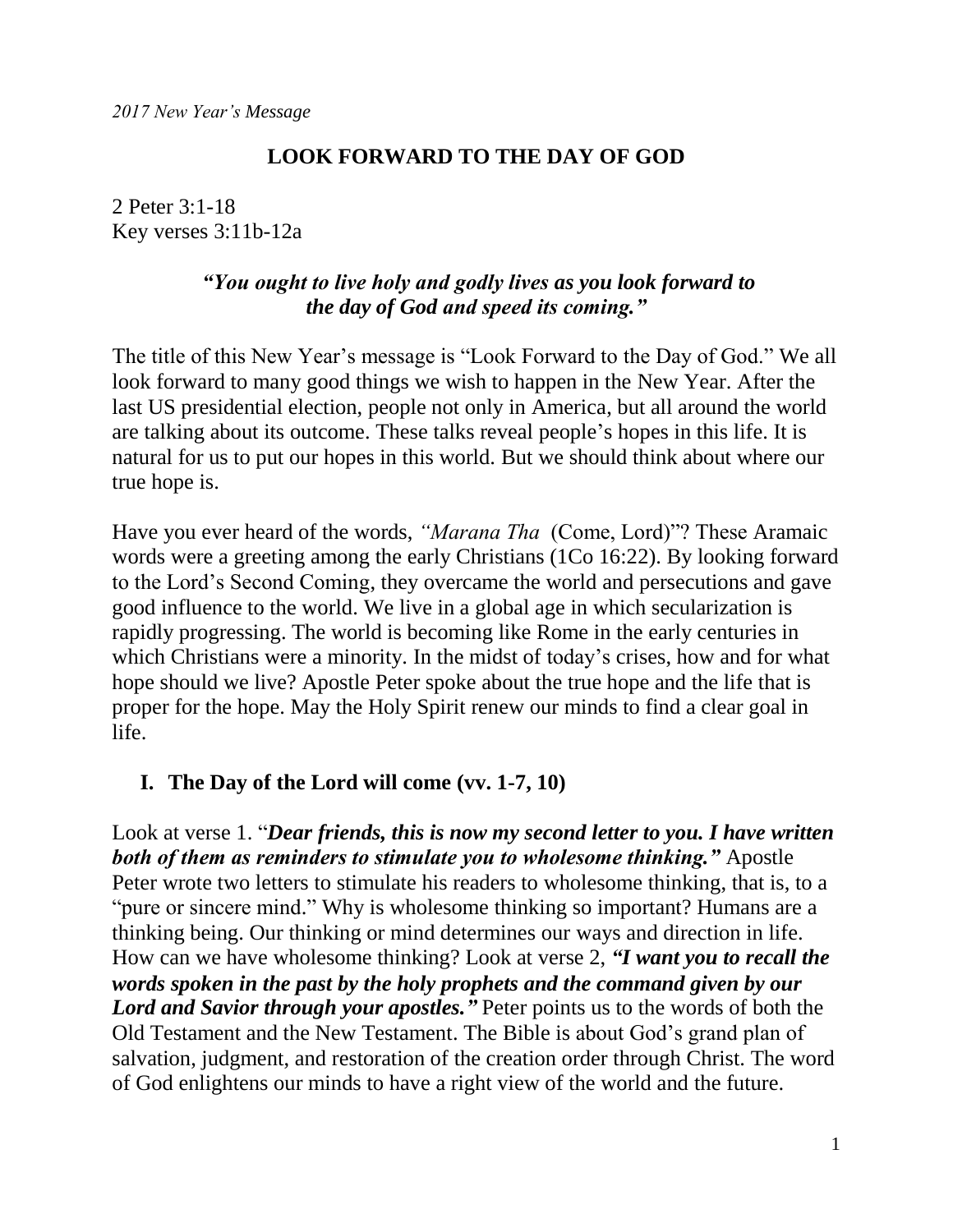Verses 3-4 warn us of the threat to wholesome thinking; *"Above all, you must understand that in the last days scoffers will come, scoffing and following their own evil desires"* (3). Scoffers are those who deny the Lordship of Christ and his Second Coming (2:1; 4). Whether they identify themselves as religious people or agonistics or atheists, they don't believe in God's final judgment. The so-called Enlightenment in the  $18<sup>th</sup>$  century exalted human reason and science. With the rise of secular humanism, some people began to view that nature is all there is and supernatural entities like God do not exist. Today there are many liberal theologians who deny supernatural accounts in the Bible as unreasonable and unscientific. They invent all kinds of arguments. But Apostle Peter points out what their real reason is; they want to follow their own evil desires. If our lifestyle contradicts the word of God, we must either repent or deny the word of God. The scoffers are those who choose the latter. They deny God's sovereignty and intervention in history. They say, "Everything goes on and will go as it has according to natural order" (4).

Verse 5 points out two truths scoffers deliberately forget: *"But they deliberately forget that long ago by God's word the heavens came into being and the earth was formed out of water and by water."* First, God created the heavens and the earth out of nothing by his word. I studied ocean engineering, so let me tell you a bit about water. Genesis 1:2 says, *"Now the earth was formless and empty….and the Spirit of God was hovering over the waters."* As far as we know, there is no other planet like the earth that contains a vast amount of water. About 71 percent of the earth's surface is covered with seas and lakes. Water is everywhere in the air, on and under the ground, and in all living creatures. You know that about 2/3 of our body is water. The Mariana Trench in the Pacific, the deepest part of the earth's oceans, is 6.8 miles (11 kilometers) deep. If the earth surface is flat, water will cover the whole earth to a depth of 1.7 miles (2.7 kilometers). Indeed the earth was formed out of water and by water. Do you like this water science? What is science? It is a study of the order of God's creation. As Sir Isaac Newton testified, true science leads us to God, not to deny God. Second, there was God's judgment by a supernatural flood. Verse 6 says, *"By these waters also the world of that time was deluged and destroyed."* Much more can be said about Noah's flood, but I'd like to remind you of one thing—the great amount of water the earth has. Our planet shows traces of the global super-flood.

Verse 7 reads, *"By the same word the present heavens and earth are reserved for fire, being kept for the day of judgment and destruction of the ungodly.* "By the same word, God has preserved the world. Hebrews 1:3 says that it is Jesus, God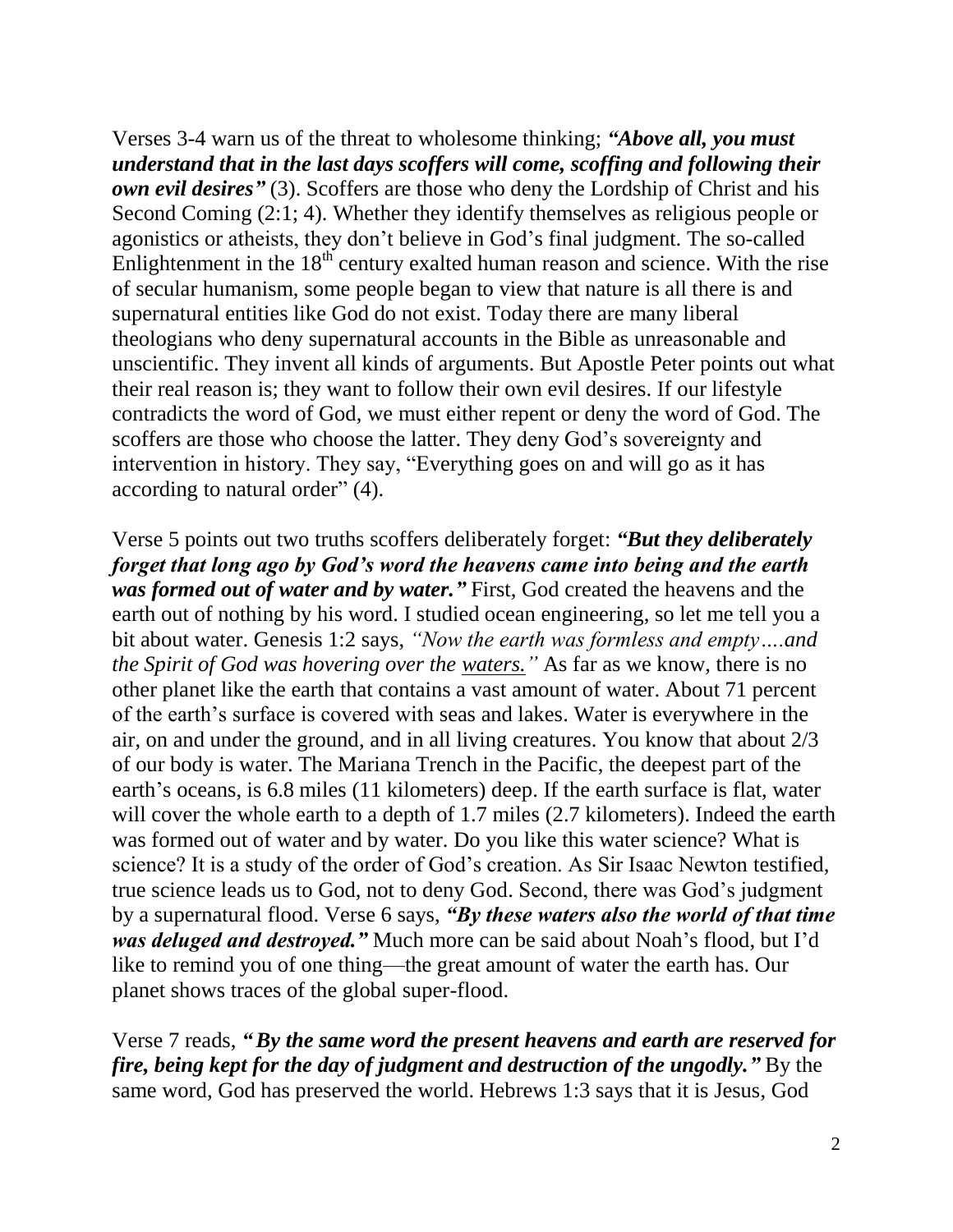the Son, who has sustained all things by his powerful word. Contrary to what scoffers say, the present heavens and earth are preserved for another judgment to come. The final judgment and destruction of the ungodly will be by fire. As God intervened in nature in the past, he will intervene once more to bring an end to the present world.

When will it happen? Verse 10a reads; *"But the day of the Lord will come like a thief."* The day of the Lord was a prime message of the prophets like Isaiah, Ezekiel, Joel, Amos, Obadiah, Zechariah and Malachi. They proclaimed that God would come to judge all nations and peoples, save his people, and restore his reign. These prophecies began to be fulfilled through Christ's first coming and will be fully realized at his Second Coming. Why is the day called *"the day of the Lord (or, day of God)"*? Because it will be the day when God fully manifests himself as the Lord and Sovereign Ruler of all creation. Ungodly people neither glorify him as God nor give thanks to him (Ro 1:21). They show contempt for God's kindness, forbearance and patience, not realizing that God's kindness is intended to lead them to repentance (Ro 2:4). The day will come when God vindicates himself through his righteous judgment. On that day, there will be a great wailing all over the earth.

What will happen on that day? Read verse 10b. *"The heavens will disappear with a roar; the elements will be destroyed by fire, and the earth and everything done in it will be laid bare.*" The universe will be dismantled and disappear with a roar. The elements that make up the world will melt and dissolve in fire. Can you imagine that dreadful day? Some scientists predict the end of the world by the sun's explosion, or an asteroid's collision, or by nuclear war. They say that the nuclear weapons which the five NPT countries own can destroy the earth more than ten times. We know that there is a huge flow of mass molten with tremendous heat inside of the earth. An asteroid collision can cause the end of the world by the heat and fire erupted from the earth's inside. But the end will come by a far greater universal catastrophe than these. There were remains after the atomic bomb explosion in 1945. But on that day, everything in this world will melt and be burnt up. Possessions that people value like houses, deluxe cars, jewelry, supercomputers and smartphones will be gone without a trace.

The day of the Lord will come unexpectedly like a thief. A thief doesn't make an appointment. So we watch that our houses may not be broken into. Our Lord Jesus said, *"So you also must be ready, because the Son of Man will come at an hour when you do not expect him"* (Mt 24:44). People in Noah's time scoffed at God's warning through Noah. But the flood came as God had said and all the ungodly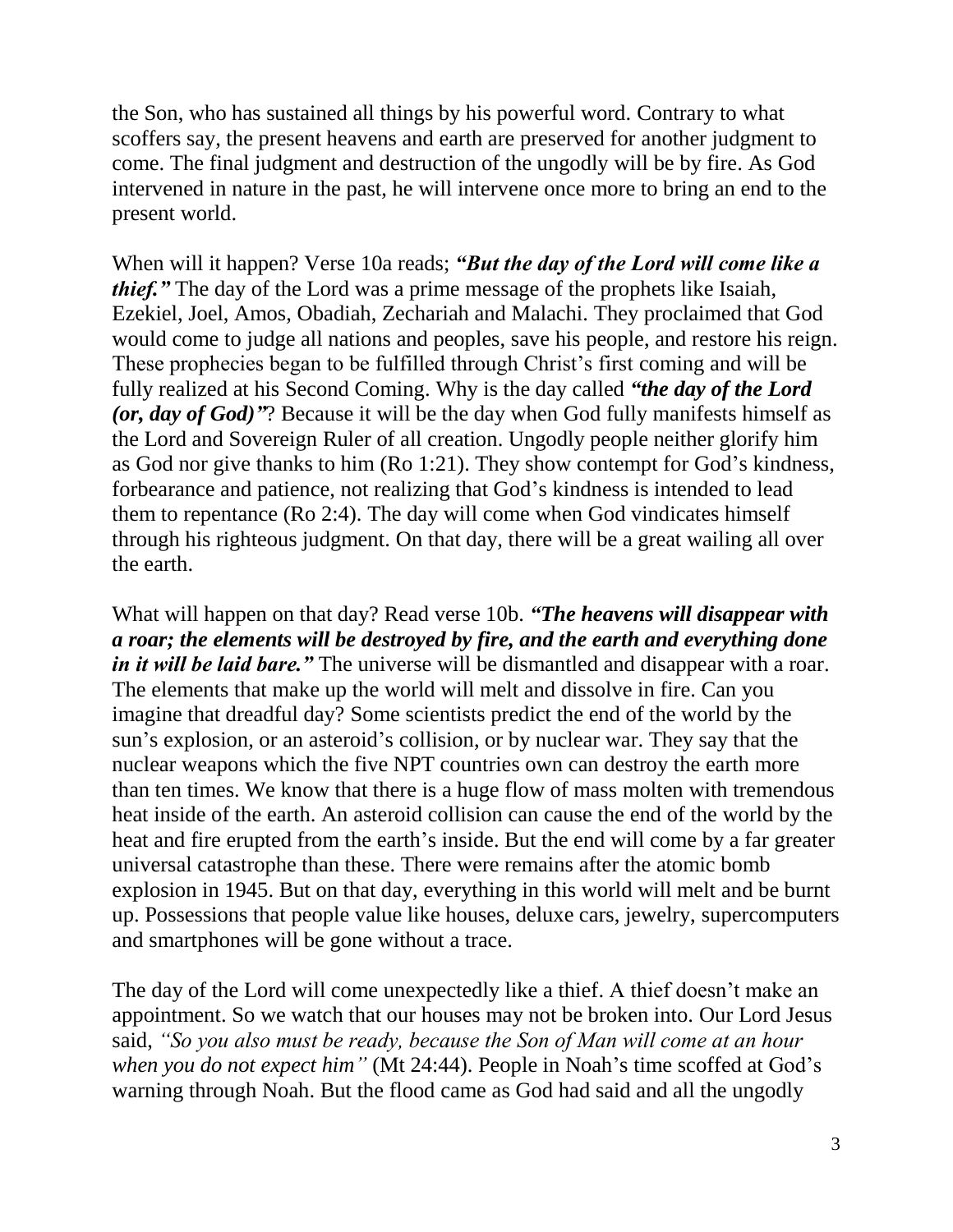were destroyed. The day of the Lord will surely come as he said. How then can we be ready?

## **II. What kind of people ought we to be? (vv. 8-9, 11-18)**

The Apostle asks, *"Since everything will be destroyed in this way, what kind of people ought you to be* (11a)?" He tells us three things about how we can be ready.

## **First, look forward to the new heaven and the new earth (vv. 12-13)**

In verses 12-14, the word "look forward to" is repeated three times. What do we look forward to? Young people look forward to graduation, marriage, success, and so on. Missionaries and shepherds look forward to raising many spiritual leaders including their children and then retirement. These are all wonderful hopes. But we lose heart when these hopes are not realized. Verses 12-13 exhort us to look forward to a far surpassing and sure hope—the day of God and a new heaven and a new earth: *"…as you look forward to the day of God and speed its coming. ….But in keeping with his promise we are looking forward to a new heaven and a new earth, where righteousness dwells."* The day of God will be the day of judgment for the ungodly. On the other hand, it will be the day of supreme glory for God's people. There will be a great rejoicing with shouts of victory. What will the new heaven and the new earth be like?

Revelation 21:4b says, *"There will be no more death or mourning or crying or pain, for the older order of things has passed away."* In this life, we all suffer much because of our weaknesses and fallen nature. When D. L. Moody was asked if he had any trouble with people, he said, "I have had more trouble with D. L. Moody than with any other man I've ever met. If I can only fix him right, I don't have any trouble with others." But in the new heaven and the new earth, we will put on the spiritual body like Christ. Can you imagine how beautiful and handsome you will be? The senior missionaries will be forever young. Now we see the Lord only in part (1Co 13:12). Then we shall see him face to face. How great our joy will be when we meet him and talk with him personally! He will wipe out every tear we shed for him and for the gospel from our eyes. He will reward each of us for what we have done for him (Mt 25:21). All creatures will rejoice as they participate in the glorious freedom of the children of God (Ro 8:21). The lion and the calf, the wolf and the lamb will dance together, singing an African song, "Mambo Sawa Sawa (Things are already getting better)" (Isa 11:6-7).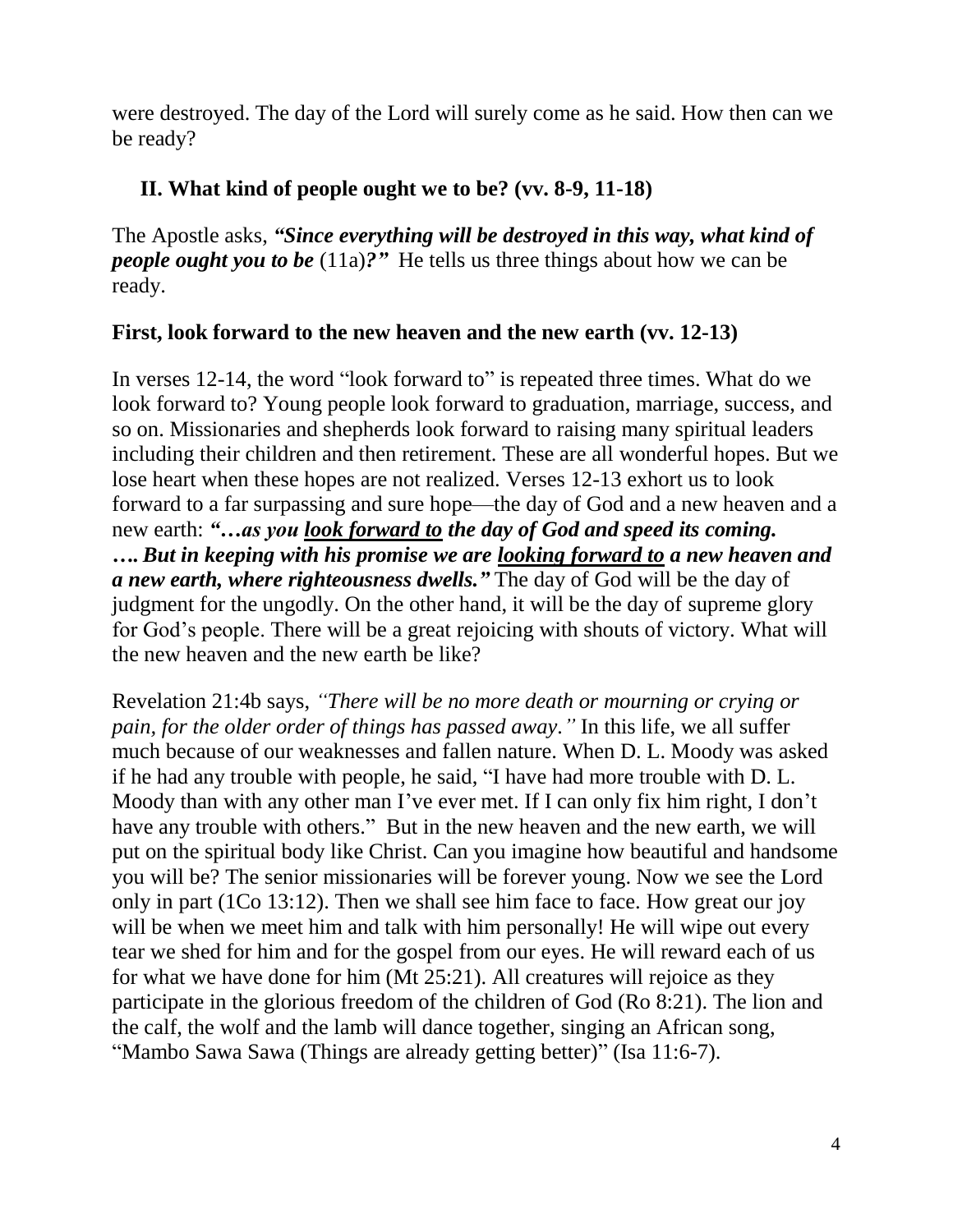Most of all, there will be righteousness, flowing like a river. This world is full of sufferings and sorrows due to injustice by evil systems and greedy people. We long for political leaders who would fix the problems, only to find out that many of them are the problems themselves. In the new world, however, there will no longer be sin, cruelty, or injustice. God and our righteous King Jesus will be the light. And we will reign with the Lord forever (Rev 22:5). Wow! Are all these true to come? Yes! At his trial, Jesus' final words were, *"You will see the Son of Man sitting at the right hand of the Mighty One and coming on the clouds of heaven"* (Mk 14:62). In Revelation, the Lord confirmed the promises that we just shared and said three times, *"Look, I am coming soon!"* (Rev 22:7,12, 20) In this world, many things attract us. But everything in this world is passing away. Our true hope is in the new heaven and new earth that is eternal. Praise and thanks be to God who gave us this living hope!

# **Second, live holy and godly lives (vv. 11b, 14)**

The immediate answer to the question, "What kind of people ought you to be?", is: *"You ought to live holy and godly lives"* (11b). A holy and godly life is God's purpose of calling for us (2Pe 1:4, 10). 1 John 3:3 says that all who have the hope of Jesus' Second Coming purify themselves, just as he is pure. Verse 14 continues, *"Since you are looking forward to this, make every effort to be found spotless, blameless and at peace with him."* Here the words "spotless and blameless" point to Christ, the Lamb of God (1Pe 1:19). This verse calls us to escape all impurities and sins and be united with Christ. This is a very high goal for us. But this is God's command for us to strive for participating in his divine nature.

As we look forward to the day of God, we should remember that we will all stand before Christ's judgment seat. 2 Corinthians 5:10 says, *"We must all appear before the judgment seat of Christ, so that each of us may receive what is due us for the things done while in the body, whether good or bad."* During the last US national election, ugly things the president candidates had done were exposed to the public. Before Christ's judgment seat, however, everything we did, even our deep hidden motives, will be exposed. So the Apostle exhorts us to make every effort to be holy and at peace with Christ.

How can we live holy and godly lives in spite of our weakness? 1 Peter 1:18-19 say, *"You were redeemed from the empty way of life…. with the precious blood of Christ.*" Nothing valuable in the world like gold or diamonds could redeem us from sin. It was only by the most precious blood, the life of the Son of God Incarnate, that we were redeemed. The blood of Christ has power to cleanse our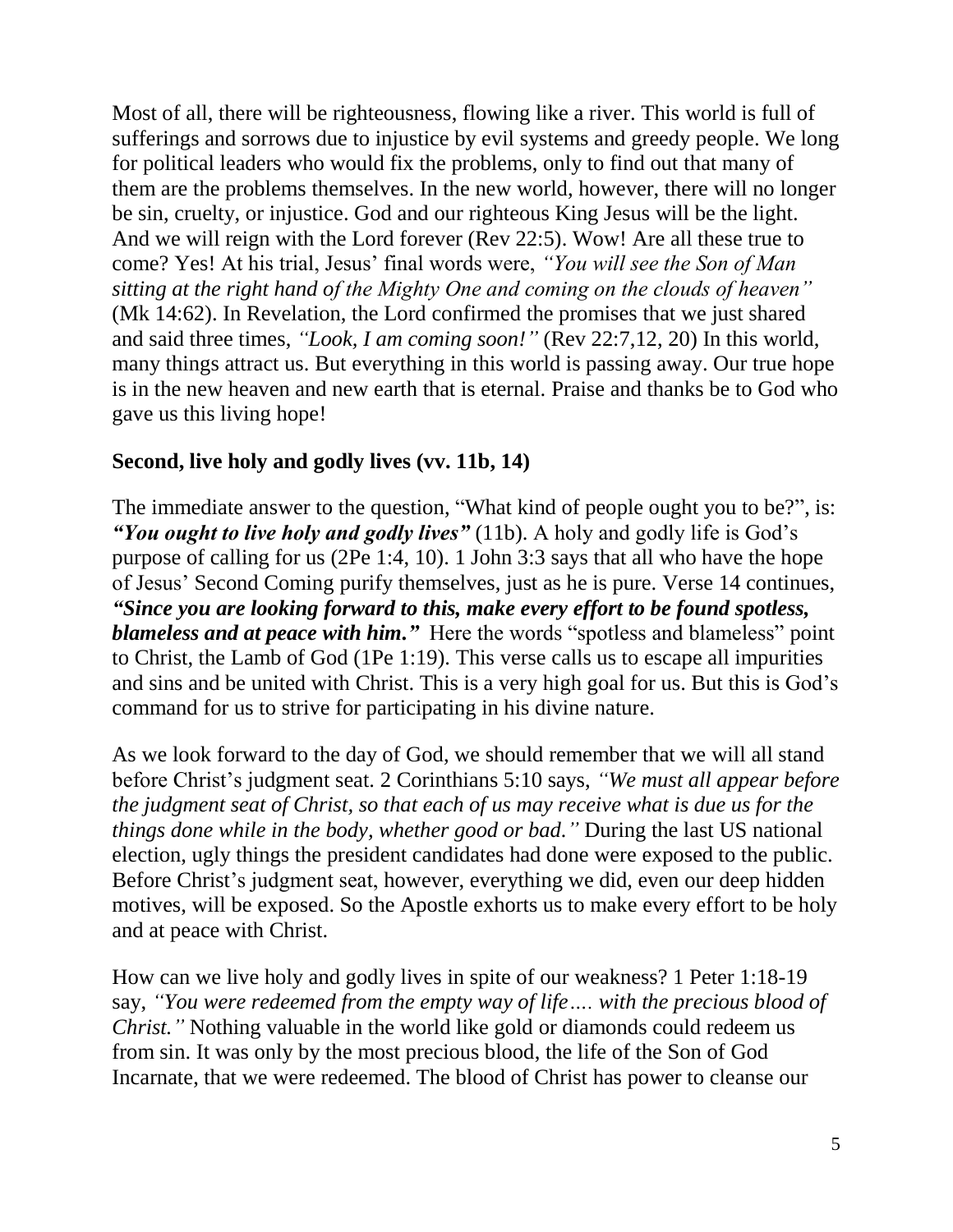consciences from acts that lead to death (Heb 9:14). We should come to Jesus daily to be sprinkled with his blood.

1 Peter 4:1 says, *"Therefore, since Christ suffered in his body, arm yourselves also with the same attitude, because whoever suffers in the body is done with sin."*. A holy and godly life is not possible with Bible knowledge only. It comes from the life of following Christ who went the way of suffering, death, and resurrection. Apostle Peter said that whoever suffers in the body is done with sin. As we know, Peter didn't like suffering. After Jesus' death and resurrection, however, he realized the true meaning of suffering. When he willingly participated in Christ's suffering, he experienced freedom from sin.

Many of us have suffered for the Lord and his gospel. We can rejoice because our suffering will turn into glory. The Lord said that living for him and his gospel involves losing one's life, that means, suffering (Mk 8:35). We should ask to ourselves, "Do I suffer for the Lord and his gospel now?" If we do not, we have lost the way of following Christ. David was a man who loved God and his word. After many victories in fierce battles over the years, he thought that he deserved a vacation. So while his army was fighting, he remained in his palace, relaxed, and enjoyed sleeping until late morning. When his heart was disarmed, he became spiritually powerless and fell into a terrible sin (2Sa 11:1-5). Who is a successful missionary or shepherd? He/she is the one who is faithful to the end. 1 Corinthians 4:2 says*, "Now it is required that those who have been given a trust must prove faithful.*" As we look forward to the new heaven and new earth, may we faithfully participate in Christ's remaining suffering that leads to a holy and godly life.

# **Third, make the most of every opportunity to share the gospel (vv. 8-9, 15)**

Verse 8 says that God's time scale is different from ours. Then verse 9 explains why the Lord is delaying in his coming: *"The Lord is not slow in keeping his promise, as some understand slowness. Instead he is patient with you, not wanting anyone to perish, but everyone to come to repentance."* Verse 15 reemphasizes this; *"Bear in mind that our Lord's patience means salvation…."* We must remember that the A.D time from its beginning until Jesus' Second Coming is the age of salvation for all peoples of the world (Mk 13:10). For the past 2,000 years, God has worked through the church to save innumerable people. We were saved because God patiently waited to give us a chance to hear the gospel. God will work until the full number of his chosen people is saved, not missing anyone. We must know that the Lord is delaying every day to save some people. They could be someone in our families, someone in the campuses.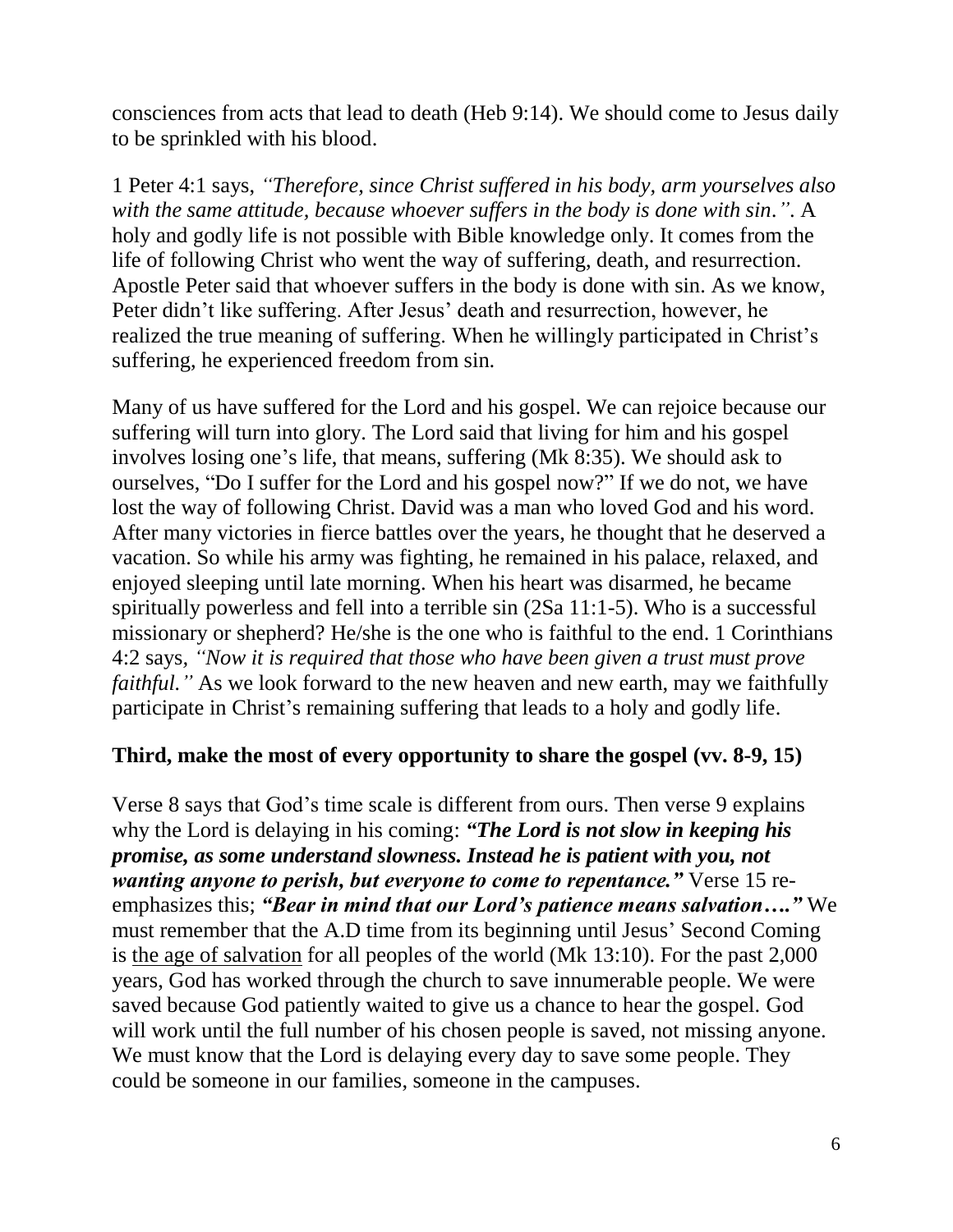Imagine the cry of those who are falling to the fiery lake of burning sulfur (Rev 21:8). With this description, the Bible solemnly warns us of the dreadful destiny of those who are eternally separated from God. As God is, shouldn't we be concerned about the people who are heading toward this horrible fate? We must pray for the unsaved we know and we do not know. When God gives us opportunities, we must share the good news with them. The apostle told us not only to look forward to the day of God, but also to *speed its coming*. How can we possibly speed the Lord's coming? He said, *"And this gospel of the kingdom will be preached in the whole world as a testimony to all nations, and then the end will come"* (Mt 24:14). We can speed the Lord's coming by preaching the gospel to all peoples.

Have you seen the 1993 movie, "Schindler's List"? The movie was about the story of Oskar Schindler (1908-1974), a German businessman. During the Holocaust, he saved 1,200 Polish Jews by employing them in his factories and protecting them from the Nazis by using his own fortune. The movie ends with his farewell to the Jews who were delivered from death through his efforts. In spite of their hearty gratitude, he says, "I could have got more out…. I could have got more… I threw away so much money…I didn't do enough!" Pointing to his car and golden Nazi pin, he regretted having kept them. He cried, saying that 10 or more persons could have been saved, had he sold them. By God's grace, we were saved from death. Many of us have lived as shepherds and missionaries in obedience to God's calling, and God saved many through our lives. As I look back on my life, my greatest joy and thanksgiving is that I was saved and could live for God's salvation work. Had I not lived for the gospel, I would have wasted my life for the things that will be burnt up on the day of God. But I confess that I didn't do enough. I missed many opportunities to share the gospel with those who needed it. We all would confess the same like Oskar Shindler. May we fully devote the rest of our lives to God's work, making the most of every opportunity to share the gospel.

Finally, verse 17 calls us to be on our guard not to be carried away by errors. Verse 18 says, *"Grow in the grace and knowledge of our Lord and Savior Jesus Christ.*" The time is evil. Let's be awake by looking forward to the day of God every day. As we grow in the grace of our Savior Jesus, we grow deeper in gratitude and righteousness. How deep, wide and high is God's grace of giving us an eternal life in the new heaven and new earth! As we grow deeper in the knowledge of our Lord Jesus, we come to know his majesty and glory. Then we will yearn for his coming more earnestly. Let's remember that our only true hope is in the day of God. Let's live for the things that will not be burnt up, but that will last forever. The message of 2 Peter is that the joy of the living hope is the power